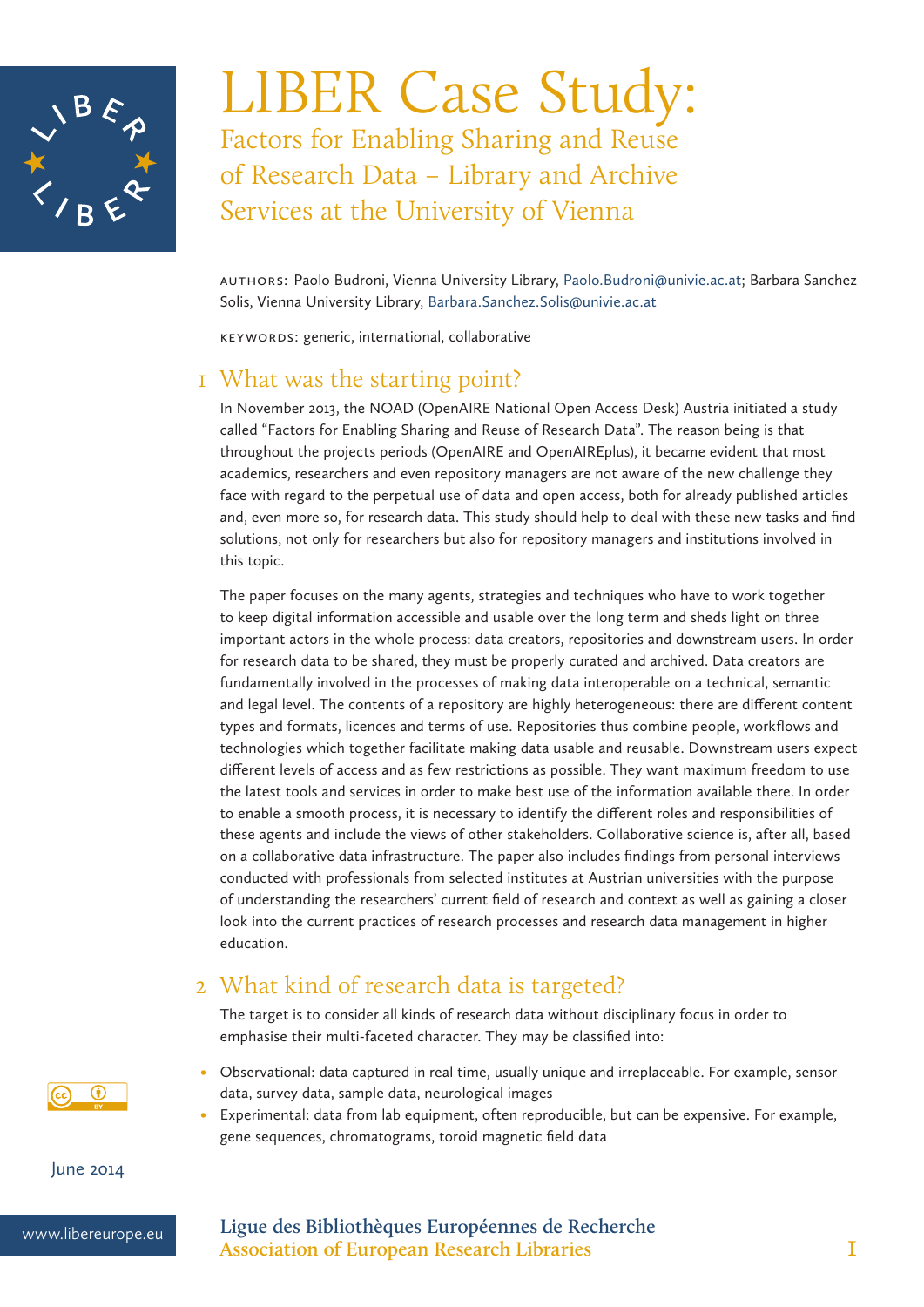

- Simulation: data generated from test models where model and metadata may be more important than output data from the model. For example, economic or climate models
- Derived or compiled: resulting from processing or combining "raw" data, often reproducible but expensive. For example, text and data mining, compiled database, 3D models
- Reference or canonical: a (static or organic) conglomeration or collection of smaller (peer reviewed) datasets, most probably published and curated. For example, gene sequence databanks, chemical structures, or spatial data portals
- Generated data (from the perspective of data providers) might further be classified into textbased, numerical or multimedia.

Examples of the formats in which data are generated, many of these proprietary: plain text files, MS Word, Portable Document Format (PDF), Rich Text Format (RTF), CSV, Hyper-Text Markup Language (HTML), Extensible Markup Language (XML), SQL database, MS Excel, SPSS, Stata, SAS, Office Open XML (OOXML) and OpenDocument Format (ODF), JPEG, TIFF, PNG, GIF, SVG, Dicom, MPG, DivX, Quicktime, Flash Video, Bitmap, WAV, AIFF, FLAC, Geospatial vector and raster data, ESRI, CAD, GIS data.

Also included are data for research-based teaching issues ("Learning Objects").

Data is collected, provided or generated by students and researchers/scientists.

Quality measures in place: Here the understanding of the processes and their interactions (see above, "Description of the study") is important:

(a) Quality of data from the content provider perspective (efficient RDM, considering format, documentation and metadata, legal and ethical implications, archiving)

(b) Quality of data from the repository perspective (monitoring and validation, generating persistent identifiers, metadata, controlling metadata, version control, processing preservation actions, providing tools for representation and visualisation)

# 3 What is the organisational framework?

Over the years, Vienna University Library has acquired expert knowledge and experience in terms of technical innovation of academic library services. The library has built an institutional repository for the University of Vienna with the aim of harvesting and preserving e-publications and documents with web applications. The infrastructure has been devised so that interoperability with other repositories is ensured. Vienna University Library offers the University of Vienna's academic community digital asset management, self-archiving and collaborative archiving solutions with a view to long-term data preservation. Library services include training librarians, academic and administrative staff in managing, retrieving and distributing electronic materials from institutional and distributed repositories. With Phaidra (Permanent Hosting, Archiving and Indexing of Digital Resources and Assets), Vienna University Library has not only developed a repository that interoperates with the University of Vienna CRIS system, but one that is the core of the University's institutional repository. This digital asset management system has also been developed with a particular focus on open access policies. There are initiatives to develop data management plans, metadata schemes for research data and involvement of learning data within the Phaidra system. Phaidra international is not only implemented at several local institutions, but is also in use internationally at universities in Serbia, Montenegro and Italy, for example. It also is offered as a content aggregation system to Austrian scientists involved in EUfunded projects. The University of Vienna is a member of COAR (Confederation of Open Access Repositories).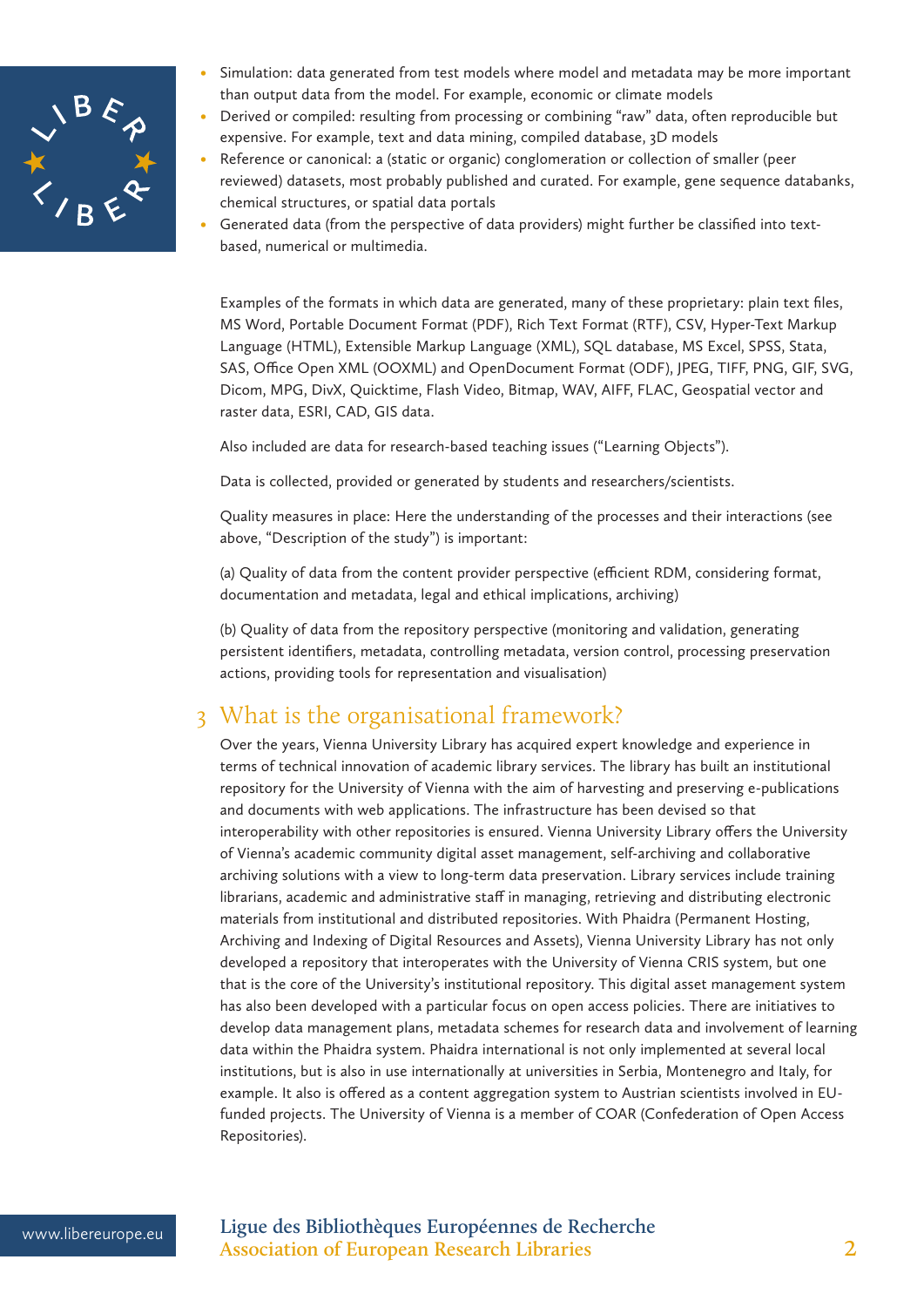

#### **Policies**

The policy underlying Phaidra covers:

- Policy of Open and Free Access: Developed based on open source software, but access to the system is available without restrictions to all members of the University of Vienna – teachers and students. The active use of Phaidra, that is, the storing and linking of objects – without bureaucratic obstacles (red tape) – is open to users with a mailbox account, typically employees of the University of Vienna, as well as externals who obtain permission, and students with a u:net account. Searching and viewing the contents – if desired – is possible worldwide without logging in. All members are permitted to invite "guests" (guest accounts).
- Policy to Support University-wide Open Access: In the context of the Open Access Policy, not only full texts in PDF format should be made accessible, but also "multi-resource content type" objects should be created. Therefore, it is not enough to only create PDFs, since research also requires models for multimedia objects, primary data, mathematical formulas, and so on.
- The second addition to the Open Access requirement of the Budapest Declaration: Free access to the very instrument of publication itself. The content provider in research (owner of the digital objects) should be able to publish digital objects and assign usage licenses to them at any time and without bureaucratic restrictions.
- Policy of Persistent Citation of Data Stored in Phaidra: "Once in Phaidra always in Phaidra"
- Policy for a Sophisticated Access Concept: Members of the University of Vienna can create digital objects that are accessible worldwide and can lock these objects at any time without much effort (i.e., independently and without assistance of other persons or administrators), and they can make these available to a limited circle of users. The content provider should be able to control access.
- Policy for a Sophisticated Access Concept: Members of the University of Vienna can create digital objects that are accessible worldwide and can lock these objects at any time without much effort (i.e., independently and without assistance of other persons or administrators), and they can make these available to a limited circle of users. The content provider should be able to control access.
- Policy on the Clarification of Legal Issues: Clarification of legal issues and the availability of licensing models and conditions of use provide security and foster trust. Phaidra makes it possible to secure the legal status of the stored objects.
- Policy for the extendable and contemporary content model: Objects can be stored in Phaidra with different content types and then be put into relation with one another.
- Policy for the Permanent and Reliable Storing of Data: The support of the formats recommended in Phaidra is carried out at the Central Informatics Service at the University of Vienna, where the flexible open source software Fedora is supported. All metadata is converted into XML format, which supports the permanent storing functions of Phaidra and promotes interoperability with other systems.

Structured Metadata: The basis of the metadata sets includes Dublin Core and Learning Object Metadata (LOM). The system automatically generates an XML-based metadata record and can be viewed by each user. EXIF viewer entries are generated automatically.

Languages – Multilingual User Interfaces: Phaidra uses UTF-8 (a variable-width encoding that can represent every character in the Unicode character set) throughout the entire system. This assures its use in all languages. The user interface is currently multilingual, including English, German, Italian, and Serbian.

Support and training: Online support is integrated throughout the system and can be specifically accessed whenever needed (just move your cursor over the relevant item for four seconds and then press the Help button). For technical questions, the university-wide help desk of the University of Vienna is available.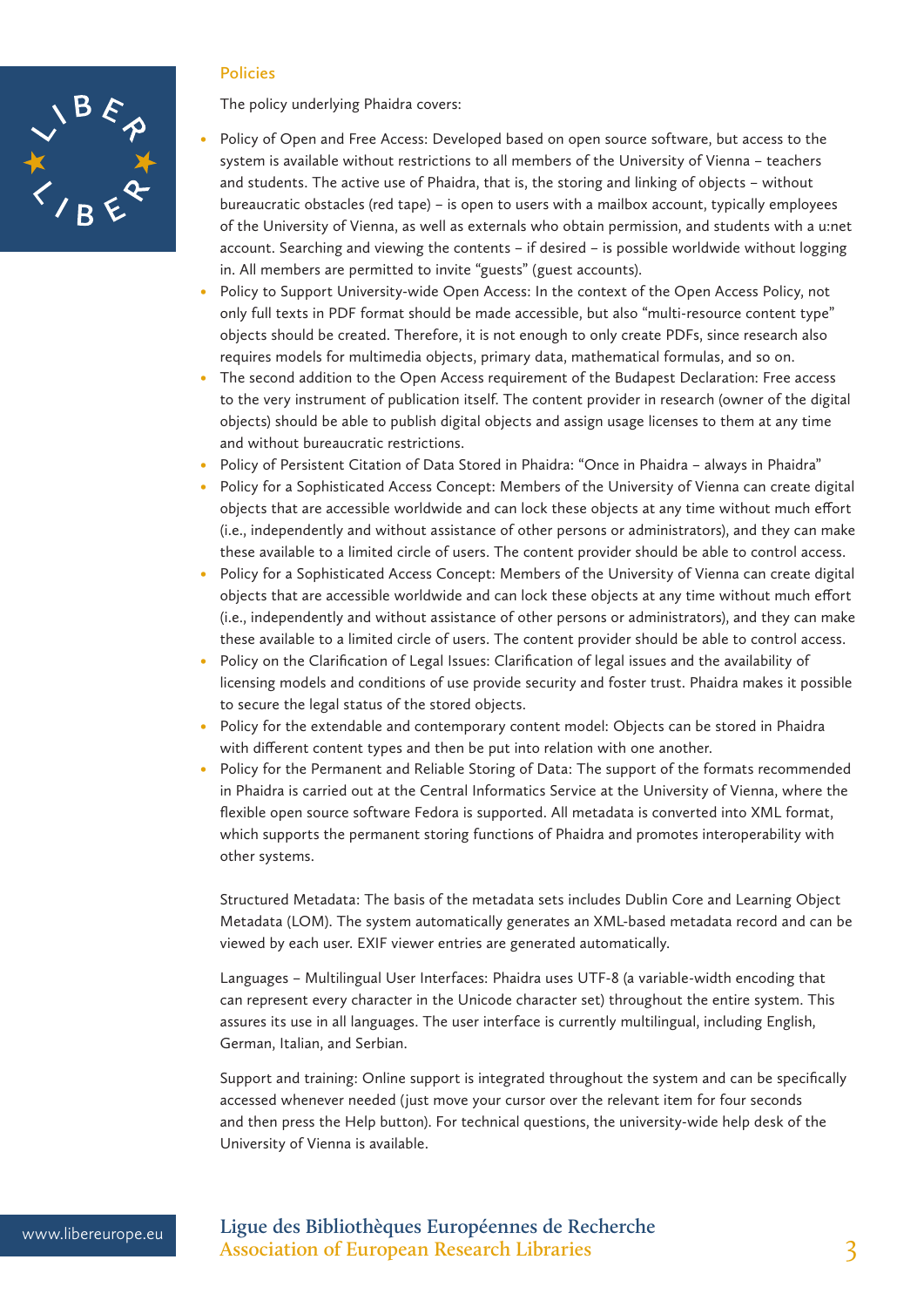

Reasons for storing/archiving data include:

- Enhanced opportunities for multi-disciplinary research leading to new discoveries
- Avoidance of the duplication of research efforts (sometimes irreplaceable and/or expensive)
- Long-term preservation may be required by research funders
- Open Access purposes
- Self-archiving purposes
- Sharing of data with other repositories
- Interlink data to projects/publications
- Provide richer context for data value

Incentives provided to the researcher are, in particular, visibility, citation (through persistent identifier), reputation, and the long-term preservation of data.

In Phaidra, there are no restrictions in place (see the policy above). Likewise, there is no restriction concerning the formats or the content ingested by the repository. Of course there is a policy concerning the perpetual preservation of digital objects (this topic is one of the crucial issues of the training units where data providers are informed that long-term preservation can only be guaranteed for certain formats).

There are several kinds of licence models in use, including Creative Commons.

Promotions for (open) data sharing: Phaidra organises workshops, Phaidra Days, international conferences organised by the library, training activities, printed materials, service pages in German and English.

## 4 What kind of support services are provided to researchers?

Open Access activities: the University of Vienna has established an Open Access Office which organises OA activities at the University of Vienna. It aims to support and advise all members of the University and is involved in co-operations with national and international agencies regarding this discussion. The University of Vienna is also a signatory to the Berlin Declaration. An interdisciplinary working group was installed which, since its establishment in 2008, has been busy implementing an appropriate infrastructure for Open Access publishing at the University of Vienna that is closely linked to the advisory services. Participating colleagues bring expertise from different departments of the University Library. An Open Access Board was also founded in 2012 to give strategic direction to OA at the University of Vienna. Members of this Board are from the Rector's office, University Library, Research Service and Carrier Development Quality Assurance and researchers from five different departments. The University of Vienna is involved in SPARC Europe, COAR, SCOAP3, arXiv.org, LIBER, open-access.net, OpenAIRE and OANA (Open Access Network Austria).

A new ministry-funded project, e-Infrastructures Austria, started at the beginning of 2014. This is a nationwide initiative designed to foster the coordinated and ongoing development of Austria-wide infrastructures for digital resources in research. A key objective is to include research communities, libraries and IT services from all national universities and other scientific institutions, and to jointly develop knowledge for the construction of local repositories in order to pool existing expertise and resources. The intended goal is then to make this knowledge available to all of the project institutions involved. Within the three-year project period, all 25 partner institutions are to set up a local document server or be granted access to a shared document server. A parallel objective is the conceptualisation of either a central or several decentralised Austrian repositories for advanced applications and digital objects, including research data, multimedia content and e-learning content. The benefits of this project are as follows: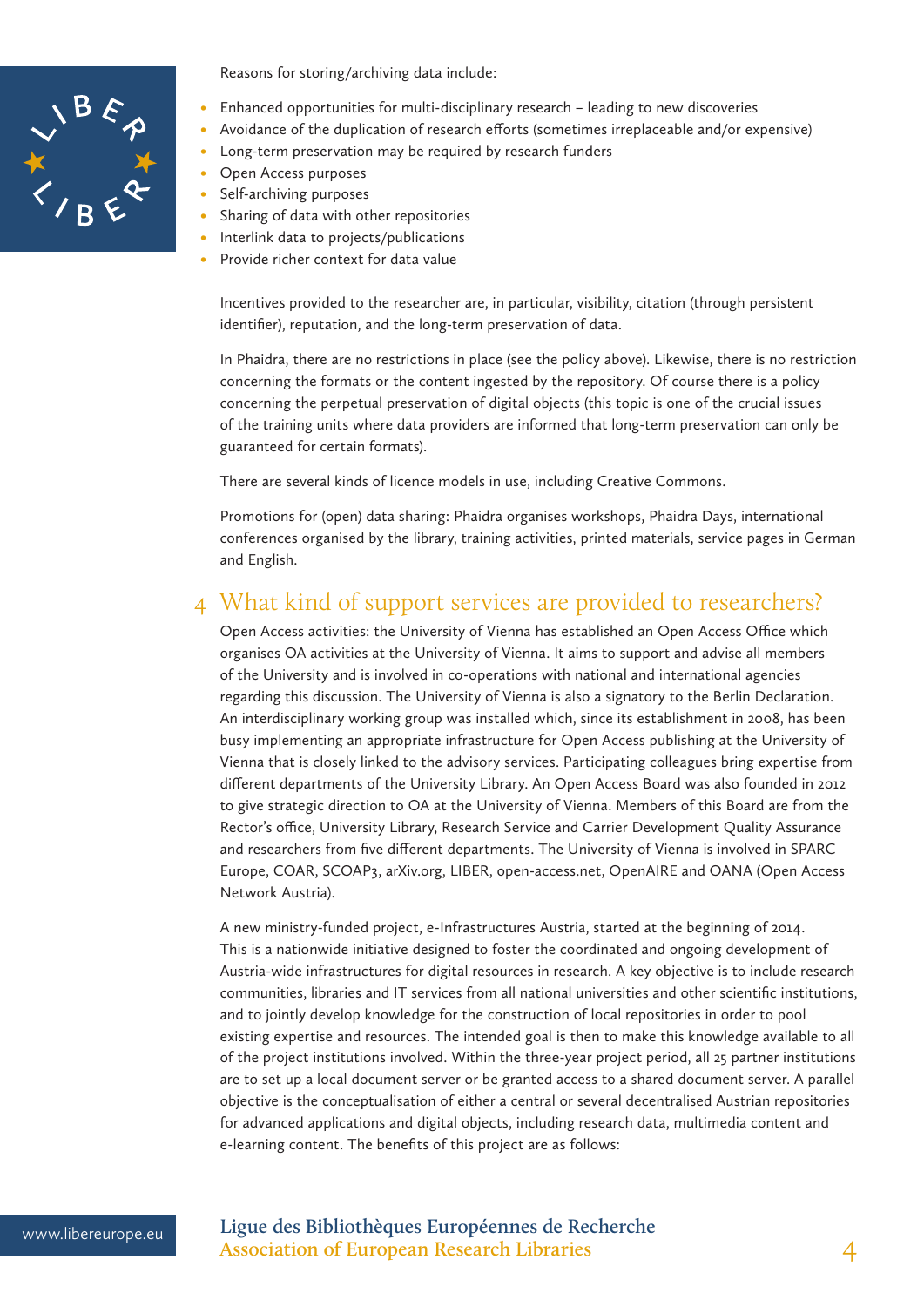

- Interoperability with existing systems at each institution and interoperability with existing domestic (e.g. Federal Promotion Funds and Austrian Research Promotion Agency) and international (e.g. Europeana, OpenAIREplus and publishers) systems.
- Facilitation of participation in international projects that require the presence of a repository
- Enabling Open Access according to respective policies throughout all institutions
- Preparation for Horizon 2020

Within the Phaidra LAB framework, workshops are organised on a regular basis (e.g. Phaidra LAB Tech or Phaidra LAB Metadata), along with meetings and hearings. Staff involved in the project are invited to these meetings. There is also a close partnership with the Austrian National Funding Agency FWF (they use the same repository, which is managed by our Computer Centre).

FWF's Open Access Policy for funded projects includes a clause for research data: "Whenever legally and ethically possible, all research data and similar materials which are collected and/ or analysed using FWF funds have to be made available free of charge on the Internet either immediately after use in research publications or – if not used in publications – two years after the project is finished. Research data should be deposited in a way that it can be cited and re-used without restriction".

# 5 What kind of infrastructure is provided?

The starting point was the Repository of the University of Vienna (Phaidra), an acronym for Permanent Hosting, Archiving and Indexing of Digital Resources and Assets. Phaidra has been the comprehensive, university-wide Digital Asset Management System for permanent archiving functions of the University of Vienna since 2008. It enables instructors, researchers, administrative and organisational units as well as individual users to store their publications for research and teaching, as well as to document and archive them for longer periods.

Phaidra supports electronic publishing, archiving of images, display of collections, creation of eBooks, saving and streaming of videos, and much more.

All objects have a permanent digital signature, and the objects can be described in multiple languages ranging from self-archiving to Open Access publishing as well as the use of a sophisticated access system and tailored metadata structures.

Further initiatives involved the following projects:

- OpenAIRE for the setup of an Open Access infrastructure for research in Europe
- • OpenAIREplus for Open Access to enhanced scientific information: Open Access publication of research data and metadata and relating them to publications/projects
- Participation in COAR

Phaidra is based on Fedora Commons and related technologies (http://phaidraservice.univie.ac.at/ das-system-phaidra/facts/technik/). The repository supports a wide range of formats for images, video, audio and text documents.

Interoperability with other repositories/archives is supported through participation in international projects (e.g. Europeana Libraries) or direct contacts (e.g. OAPEN Foundation).

### 6 What have you learned so far? What's next?

Further developments:

• Release of the Study "Process Management for Research Data towards Sharing of Data", publication of the study and presentation at conferences (dissemination work)